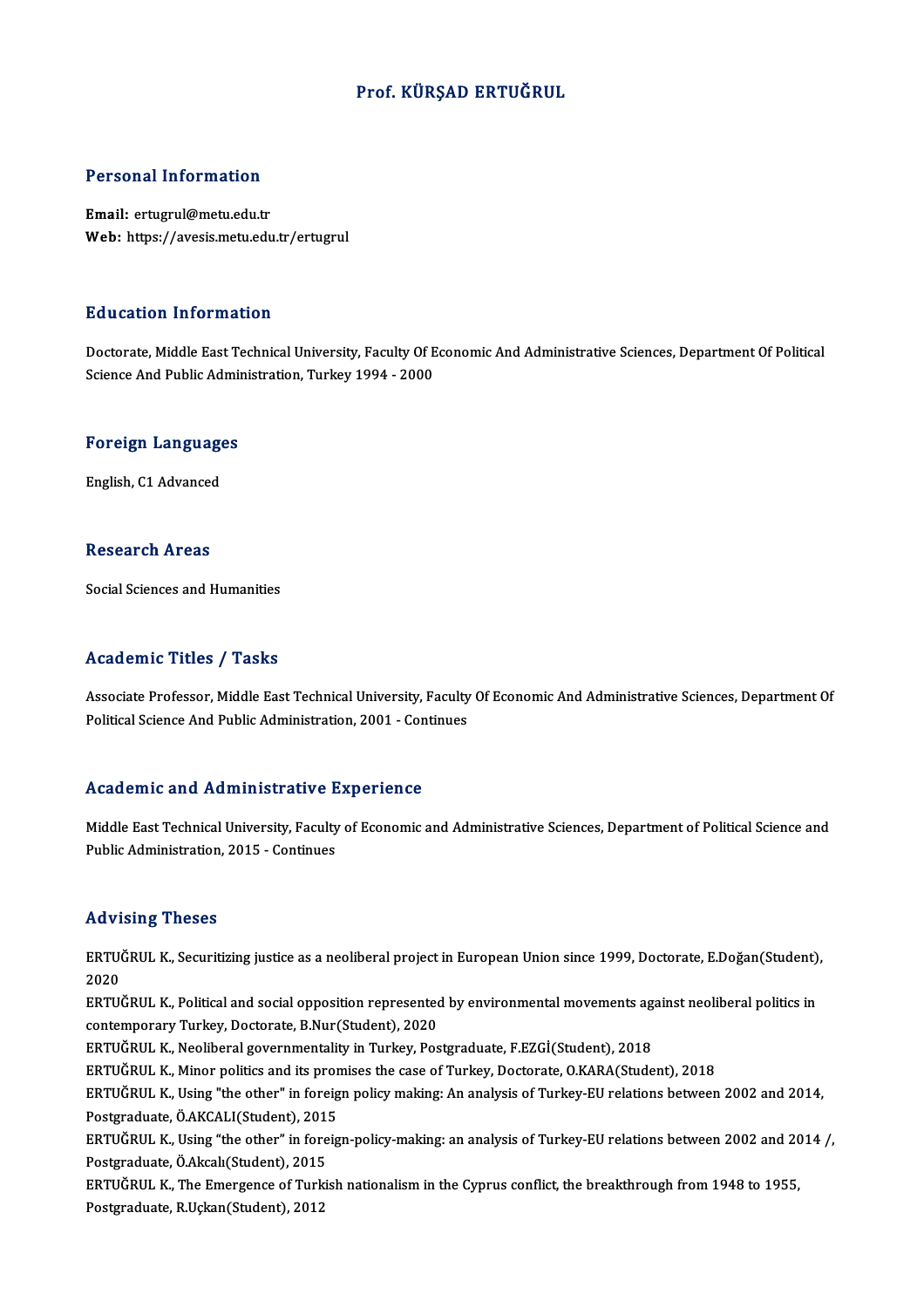ERTUĞRUL K., The emergence of Turkish nationalism in the Cyprus conflict; The breakthrough from 1948 to 1955.,<br>Restanaduate B.UCKAN(Student), 2012. **ERTUĞRUL K., The emergence of Turkish**<br>Postgraduate, R.UÇKAN(Student), 2012<br>FRTUĞRUL K. A eritisel essesement of th ERTUĞRUL K., The emergence of Turkish nationalism in the Cyprus conflict; The breakthrough from 1948 to 1955.,<br>Postgraduate, R.UÇKAN(Student), 2012<br>ERTUĞRUL K., A critical assessment of the European Commission's civil soci

Postgraduate, R.UÇKAN(Student), 2012<br>ERTUĞRUL K., A critical assessment of the European Commission's civil society discourse and the social platform of<br>European NGOs, Doctorate, R.Acar(Student), 2011 ERTUĞRUL K., A critical assessment of the European Commission's civil society discourse and the social platform<br>European NGOs, Doctorate, R.Acar(Student), 2011<br>ERTUĞRUL K., Justice as the requirement of toleration: Contemp

European NGOs, Doctorate, R.Acar(Student), 2011<br>ERTUĞRUL K., Justice as the requirement of toleration: Contemptuous to<br>sixteenth-century Ottoman Empire, Doctorate, D.BURCU(Student), 2011<br>EPTUČPUL K. Justice as the requirem ERTUĞRUL K., Justice as the requirement of toleration: Contemptuous tolerance and punitive intolerance in the<br>sixteenth-century Ottoman Empire, Doctorate, D.BURCU(Student), 2011<br>ERTUĞRUL K., Justice as the requirement of t

sixteenth-century Ottoman Empire, Doctorate, D.BURCU(Student)<br>ERTUĞRUL K., Justice as the requirement of toleration: content<br>century Ottoman Empire, Doctorate, D.Burcu(Student), 2011<br>EPTUĞRUL K. Socuring freedom of movemen ERTUĞRUL K., Justice as the requirement of toleration: contemptuous tolerance and punitive intolerance in the six<br>century Ottoman Empire, Doctorate, D.Burcu(Student), 2011<br>ERTUĞRUL K., Securing freedom of movement of perso

**Century Ottoman Empire,<br>ERTUĞRUL K., Securing fr.<br>Ö.ARCAN(Student), 2010** ERTUĞRUL K., Securing freedom of movement of persons in the EU: A governmentality perspective, Postgraduate,<br>Ö.ARCAN(Student), 2010<br>ERTUĞRUL K., A constructivist analysis of Turkey-EU relations within the context of five p

Ö.ARCAN(Student), 2010<br>ERTUĞRUL K., A constructivist analysis of Turkey-EU relat<br>rights dimension, Postgraduate, Ö.TEZER(Student), 2008<br>ERTUĞRUL K. A constructivist analysis of Turkey EU relat ERTUĞRUL K., A constructivist analysis of Turkey-EU relations within the context of five phase sprial model: Human<br>rights dimension, Postgraduate, Ö.TEZER(Student), 2008<br>ERTUĞRUL K., A constructivist analysis of Turkey-EU

rights dimension, Postgraduate, Ö.TEZER(Student), 2008<br>ERTUĞRUL K., A constructivist analysis of Turkey-EU rela<br>rights dimension", Postgraduate, Ö.Tezer(Student), 2008 ERTUĞRUL K., A constructivist analysis of Turkey-EU relations within the context of five phase spiral model: "human

ERTUĞRUL K., A comparative analysis of the European Union financial assistance to Central and Eastern European countries and Turkey, Postgraduate, K.ROMYA(Student), 2008

ERTUĞRUL K., The role of the young ottomans in the transformation of mentality in the Ottoman Empire, Postgraduate,<br>F.KAPLAN(Student), 2007 ERTUĞRUL K., The role of the young ottomans in the transformation of mentality in the Ottoman Empire, Postgra<br>F.KAPLAN(Student), 2007<br>ERTUĞRUL K., The Kurdish political mobilization in the 1960s: The case of "the Eastern M

F.KAPLAN(Student), 200<br>ERTUĞRUL K., The Kurdi<br>A.ZANA(Student), 2005<br>EPTUĞRUL K. The reser ERTUĞRUL K., The Kurdish political mobilization in the 1960s: The case of "the Eastern Meetings", Postgraduate,<br>A.ZANA(Student), 2005<br>ERTUĞRUL K., The reconstruction of Albanian politics and identity in the context of Euro

A.ZANA(Student), 2005<br>ERTUĞRUL K., The reconstruction of Albanian politics and identity in the context of European integration, Postgraduate,<br>D.NİKOLLA(Student), 2004 ERTUĞRUL K., The reconstruction of Albanian politics and identity in the context of European integration, Postgra<br>D.NİKOLLA(Student), 2004<br>ERTUĞRUL K., Changing conceptions of "Europe" in selected countries of Central East

D.NİKOLLA(Student), 2004<br>ERTUĞRUL K., Changing conceptions of "Europe" in selected countries of Central Eastern Europ<br>analysis of pre-1989 era with the EU accession process, Postgraduate, B.Alpan(Student), 2004<br>EPTUČPUL K. ERTUĞRUL K., Changing conceptions of "Europe" in selected countries of Central Eastern Europe : a comparative<br>analysis of pre-1989 era with the EU accession process, Postgraduate, B.Alpan(Student), 2004<br>ERTUĞRUL K., Changi

analysis of pre-1989 era with the EU accession process, Postgraduate, B.Alpan(Student), 2004<br>ERTUĞRUL K., Changing conceptions of european identitiy and shifting boundaries, Postgraduate, A.Engin(Student),<br>2004<br>ERTUĞRUL K. ERTUĞRUL K., Changing conceptions of european identitiy and shifting boundaries, Postgraduate, A.Engin(Student),

1974-2000, Postgraduate, H.ALKAN(Student), 2004 ERTUĞRUL K., Transformation and 'Europeanization' of Greek political culture: The case of political parties between<br>1974-2000, Postgraduate, H.ALKAN(Student), 2004<br>ERTUĞRUL K., Transformation and "Europeanization" of Greek

1974-2000, Postgraduate, H.ALKAN(Student), 2004<br>ERTUĞRUL K., Transformation and "Europeanization"<br>1974-2000, Postgraduate, H.Alkan(Student), 2004<br>EPTUĞRUL K. Changing sonsentions of "Europe" in ERTUĞRUL K., Transformation and "Europeanization" of Greek political culture : the case of political parties between<br>1974-2000, Postgraduate, H.Alkan(Student), 2004<br>ERTUĞRUL K., Changing conceptions of "Europe" in selected

1974-2000, Postgraduate, H.Alkan(Student), 2004<br>ERTUĞRUL K., Changing conceptions of "Europe" in selected countries of Central Easterr<br>of pre-1989 era with The EU accession process, Postgraduate, B.ALPAN(Student), 2004<br>ERT ERTUĞRUL K., Changing conceptions of "Europe" in selected countries of Central Eastern Europe: A comperative analysis<br>of pre-1989 era with The EU accession process, Postgraduate, B.ALPAN(Student), 2004<br>ERTUĞRUL K., The Pos

of pre<br>ERTU(<br>2003<br>EPTU ERTUĞRUL K., The Possibility of postnationalty in the case of European Union citizenship, Postgraduate, Ö.AY(Student),<br>2003<br>ERTUĞRUL K., The Problem of multiculturalism in Turkey within the context of European Integration,

ERTUĞRUL K., The Problem of multiculturalism in Turkey within the context of European Integration, Postgraduate, ERTUĞRUL K., The Problem of multiculturalism in Turkey within the context of European Integration, Postgraduate,<br>A.GÜLEÇ(Student), 2003<br>ERTUĞRUL K., The possibility of postnationality in the case of european union citizens

A.GÜL<br>ERTU(<br>2003

# <sub>2003</sub><br>Articles Published in Journals That Entered SCI, SSCI and AHCI Indexes

- rticles Published in Journals That Entered SCI, SSCI and AHCI Indexes<br>I. THE TURKISH POSTMODERN: COMPLEXITY IN HASAN ALI TOPTAS'S NOVELS<br>EPTIČPIH K I. THE TURKISH POSTMODERN: COMPLEXITY IN HASAN ALI TOPTAS'S NOVELS<br>ERTUĞRUL K. THE TURKISH POSTMODERN: COMPLEXITY IN HASAN ALI TOPTAS'S NOVELS<br>ERTUĞRUL K.<br>JOURNAL OF MEDITERRANEAN STUDIES, vol.28, no.2, pp.201-215, 2019 (Journal Indexed in AHCI)<br>The Otherness of Turkey in Euronean Integration ERTUĞRUL K.<br>JOURNAL OF MEDITERRANEAN STUDIES, vol.28, no.2, pp<br>II. The Otherness of Turkey in European Integration<br>ERTUĞRUL K. AKCALLYU MAZ Ö.
- **JOURNAL OF MEDITERRANEAN S<br>The Otherness of Turkey in E<sub>U</sub><br>ERTUĞRUL K., AKCALI YILMAZ Ö.<br>TURKISH STUDIES ................................** The Otherness of Turkey in European Integration<br>ERTUĞRUL K., AKCALI YILMAZ Ö.<br>TURKISH STUDIES, vol.19, no.1, pp.48-71, 2018 (Journal Indexed in SSCI)<br>AKP's noo senservatism and nolitiss of otherness in Europe Turl ERTUĞRUL K., AKCALI YILMAZ Ö.<br>TURKISH STUDIES, vol.19, no.1, pp.48-71, 2018 (Journal Indexed in SSCI)<br>III. AKP's neo-conservatism and politics of otherness in Europe-Turkey relations<br>EPTUĞRUL K
- TURKISH STU<br><mark>AKP's neo-c</mark><br>ERTUĞRUL K.<br>NEW PERSPE AKP's neo-conservatism and politics of otherness in Europe-Turkey relatic<br>ERTUĞRUL K.<br>NEW PERSPECTIVES ON TURKEY, no.46, pp.157-186, 2012 (Journal Indexed in SSCI)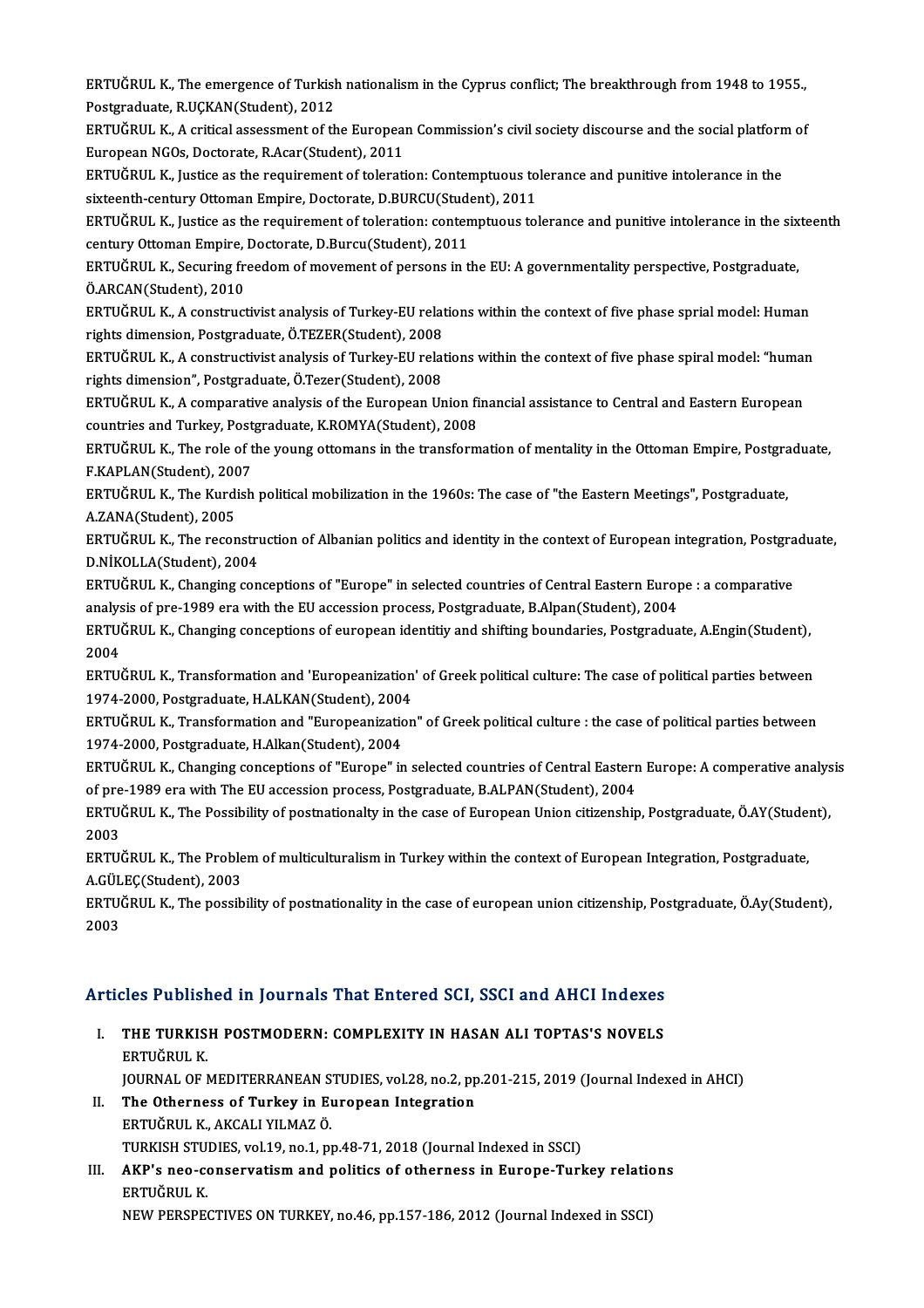## IV. A READING OF THE TURKISH NOVEL: THREE WAYS OF CONSTITUTING THE "TURKISH MODERN"<br>FRIHÖRUL K A READING<br>ERTUĞRUL K.<br>INTERNATION ERTUĞRUL K.<br>INTERNATIONAL JOURNAL OF MIDDLE EAST STUDIES, vol.41, no.4, pp.635-652, 2009 (Journal Indexed in SSCI)

# Articles Published in Other Journals

| <b>Articles Published in Other Journals</b> |                                                                                                                |
|---------------------------------------------|----------------------------------------------------------------------------------------------------------------|
| L                                           | AB ve Avrupalılık                                                                                              |
|                                             | ERTUĞRUL K                                                                                                     |
|                                             | Doğu-Batı, no.14, 2011 (Other Refereed National Journals)                                                      |
| Н.                                          | A Case in Defense of the Universality of Human Rights                                                          |
|                                             | ERTUĞRUL K                                                                                                     |
|                                             | Near East University Journal of Social Sciences, vol.3, no.2, 2010 (Refereed Journals of Other Institutions)   |
| III.                                        | Amerikan Yeni-Muhafazakarlığı ve Ortadoğu                                                                      |
|                                             | ERTUĞRUL K                                                                                                     |
|                                             | Düşünen Siyaset, no.23, 2007 (National Non-Refereed Journal)                                                   |
| IV.                                         | Heideggerrian Existentialism and Post-Marxism                                                                  |
|                                             | ERTUĞRUL K                                                                                                     |
|                                             | Boğaziçi Journal: Review of Social, Economic and Administrative Studies, vol.20, 2006 (Other Refereed National |
|                                             | Journals)                                                                                                      |
| V.                                          | Sosyal Teoride İdeolojik Kapanımları Kırma Arayışları ve Doğu/Batı Ayrımı                                      |
|                                             | ERTUĞRUL K                                                                                                     |
|                                             | Doğu-Batı, no.28, 2004 (Other Refereed National Journals)                                                      |
| VI.                                         | Türkiye Modernleşmesinde Toplumsal ve Bireysel Özerklik Sorunu: Oğuz Atay ve Orhan Pamuk'la                    |
|                                             | Birlikte Düşünmek                                                                                              |
|                                             | ERTUĞRUL K                                                                                                     |
|                                             | Doğu-Batı, no.22, 2002 (Other Refereed National Journals)                                                      |
| VII.                                        | Contemporary Image of European Identity and Turkish Experience of Westernisation                               |
|                                             | ERTUĞRUL K                                                                                                     |
|                                             | Central European Political Science Review, no.6, 2001 (Refereed Journals of Other Institutions)                |
| VIII.                                       | "Türkiye'de Batılılaşma-modernleşme Sorunu Bağlamında A. H. Tanpınar,"                                         |
|                                             | ERTUĞRUL K                                                                                                     |
|                                             | Toplum ve Bilim, 1999 (Other Refereed National Journals)                                                       |
| IX.                                         | Globalleşme ve Ulus-Devlet                                                                                     |
|                                             | ERTUĞRUL K                                                                                                     |
|                                             | Mürekkep, 1995 (Other Refereed National Journals)                                                              |
|                                             |                                                                                                                |

### Books&Book Chapters

I. Turkey and Europe: The Eternal Suspense Ertuğrul K.<br>Ertuğrul K.<br>in: The Uny Turkey and Europe: The Eternal Suspense<br>Ertuğrul K.<br>in: The Unwanted Europeanness, Branislav Radeljic, Editor, Walter de Gruyter, Inc. , Berlin, pp.106-127, 2021<br>Sivesette Sever Ertuğrul K.<br>in: The Unwanted<br>II. Siyasette Saygı<br>ERTUĞRUL K.

## in: The Unwar<br>Siyasette Say<br>ERTUĞRUL K.<br>in: Sayar Özde Siyasette Saygı<br>ERTUĞRUL K.<br>in: Saygı, Özdemir, İlker ve Işık, Sefer Yetkin, Editor, Ezgi Kitabevi, Bursa, pp.233-246, 2016<br>Tanlumaal Hanakatlar Sasyalajisi

- III. Toplumsal Hareketler Sosyolojisi<br>Cirakman A., ERTUĞRUL K. in: Saygı, Özdemir, İlker ve<br>**Toplumsal Hareketler S**o<br>Çırakman A., ERTUĞRUL K.<br>in: Siyaset Sosyalajisi Tama Toplumsal Hareketler Sosyolojisi<br>Çırakman A., ERTUĞRUL K.<br>in: Siyaset Sosyolojisi Temel Yaklaşımlar Yeni Tartışmalar, Acar, Feride ve Uslu, Hasan Faruk, Editor, Dipnot,<br>Ankara, pp.222.254.2016 Çırakman A., ERTUĞRUL K.<br>in: Siyaset Sosyolojisi Teme<br>Ankara, pp.233-254, 2016<br>Siyaset Sosyolojisinde Y
- IV. Siyaset Sosyolojisinde Yeni Yönelimler